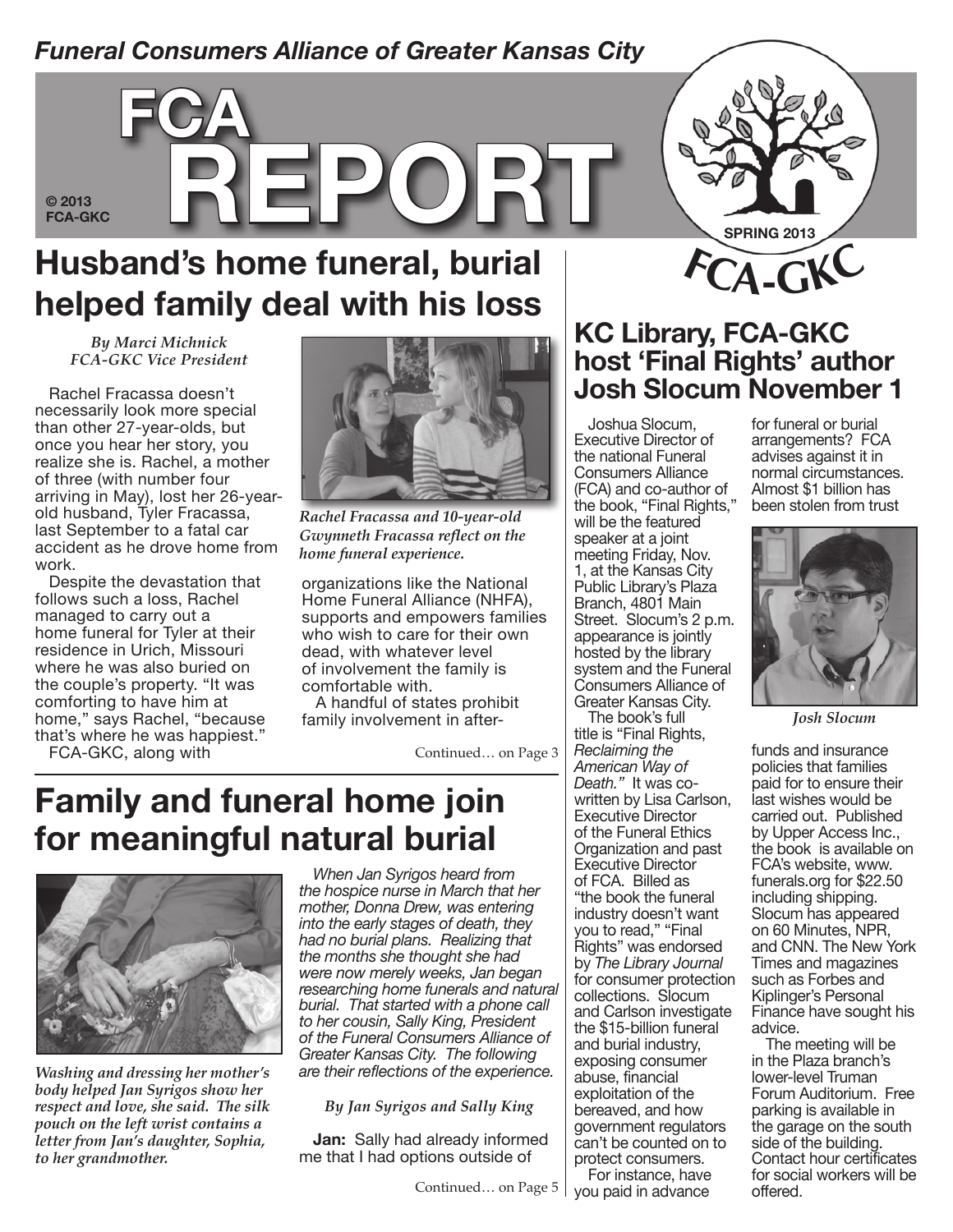## **King elected President, and Michnick as V.P. of FCA-GKC directors**

*By Jim Fitzpatrick FCA-GKC Treasurer*

The year 2013 brought significant leadership changes – and a youth movement at the top -- to the Funeral Consumers Alliance of Greater Kansas City.

Here's a quick look at the major developments:

- • **Sally King,** 38, who had been vice president of the organization, succeeded **Steve Nicely,** 75, as president.
- **Marci Michnick**, 41, is the new vice president, succeeding Sally.
- The board of directors has four new members, including Marci.

A licensed clinical social worker in Missouri and Kansas, Sally operates an aging/mental health private practice and is a professional speaker and trainer. She was recruited to the board four years ago by **Nancy Petersen**, who is a board member of the national Funeral Consumers Alliance, as well as a board member of the Kansas City affiliate.

Sally explained her initial interest in FCA this way: "I heard Nancy Petersen speak a few years back about the vulnerability of those experiencing an unexpected death and needing unbiased information on funeral planning. Like her, I felt compelled to get involved."

When she joined the board, Sally immediately infused the organization with renewed vigor and vitality.

Last year, Sally recruited Marci, another "youngster" brimming with enthusiasm and initiative, to the board. A licensed master social worker, Marci works at Crossroads Hospice.

Last year, Marci earned a master of social work degree from the University of Missouri-Kansas City, where she also got her undergraduate degree, majoring in psychology. Marci's social work experience includes stints with the Landon Center on Aging in Kansas City, KS, and the Shepherd's Center of Kansas City, KS.

Besides Marci, other people who joined the board in 2012 were **G. Frank Cockrell, Lyle Van Vleet** and **Nancy Jobe.**

**Frank**, a retired CPA, spent 34 years at Black & Veatch, where he focused on international business operations. He served as chief financial officer for eight years. After retiring from Black & Veatch, Frank served as chief financial officer for 10 years at the Saint Paul School of Theology.

Frank has a deep interest in consumer



*Seven FCA-GKC board members posed for this recent picture. From left are Frank Cockrell, Nancy Jobe, Lyle Van Vleet, Marci Michnick, Steve Nicely, Sally King and Jim Fitzpatrick. Two others, Nancy Petersen and Pam Thomas, are pictured below.*



issues, and already he has put together *Nancy Petersen Pam Thomas*

a brochure for FCA, laying out the myriad issues that many people need to attend to *"After the Funeral."*

**Lyle** is retired from Commercial Lithographing Co. He has helped us with at least our last two funeral home price surveys, doing all the formatting and data entry. It's a huge job, and we're glad that the "hard labor" didn't deter him from wanting to get more deeply involved.

**Nancy Jobe** is a trainer and regional liaison for a nonprofit organization called CLAIM (Community Leaders Assisting the Insured of Missouri), which is the state's health insurance assistance program. It is funded through the Centers for Medicare and Medicaid Services.

Nancy got involved with FCA last year after personally handling the funeral and green burial of her 57-year-old husband, Randy, who died of a massive heart attack.

She and her sons arranged to have Randy's body buried in a reinforced cardboard container, hand decorated by the couple's grandchildren, in the green burial section at Oak Hill Cemetery in Lawrence, KS. In natural, or green, cemeteries, bodies cannot be embalmed, and no metal or plastic caskets are allowed. Also banned are concrete or steel grave liners and vaults.

"It gave me so much peace," Nancy said of the graveside service and burial. It was

way more personal, almost healing. And way better for the earth."

Returning board members, besides Marci and Nancy Petersen, are **Pam Thomas,** secretary; **Jim Fitzpatrick**, treasurer; and **Steve Nicely**, immediate past president.

**Pam** is associate professor of anatomy at Kansas City University of Medicine and Biosciences. She got interested in FCA-GKC several years ago when she became director of the school's Gift Body Program. She has been board secretary about a year.

**Nancy Petersen** has been on the board since 2006 and was first elected to the national board two years later. She makes frequent presentations on behalf of the local organization than any other board member, and she always delivers a witty and interesting talk. She says she is a "social worker, business owner, nonprofit employee, wife, mother of two and allaround exhausted human."

**Steve** has been on the board several years, having been recruited by former board president Bev McGill. Steve comes honestly by his interest in end-of-life issues: During high school and college, he was a maintenance man, doorman, chauffeur and "gofer" for George F. Porter & Sons Funeral Home in Kansas City, KS. Steve, a retired reporter and editor for The Kansas City Star, was president of the FCA board for two years before stepping down at the end of last year.

**Jim Fitzpatrick** is also a Kansas City Star retiree. He and Steve worked together in The Star's Kansas City, KS, bureau in the mid- to late 90s. A year or two after Jim retired in 2006, Steve recruited him to the board. Jim became treasurer two years ago, and last year he oversaw preparation of latest funeral-home price survey. (The survey is posted on our website, www. funeralskc.org.)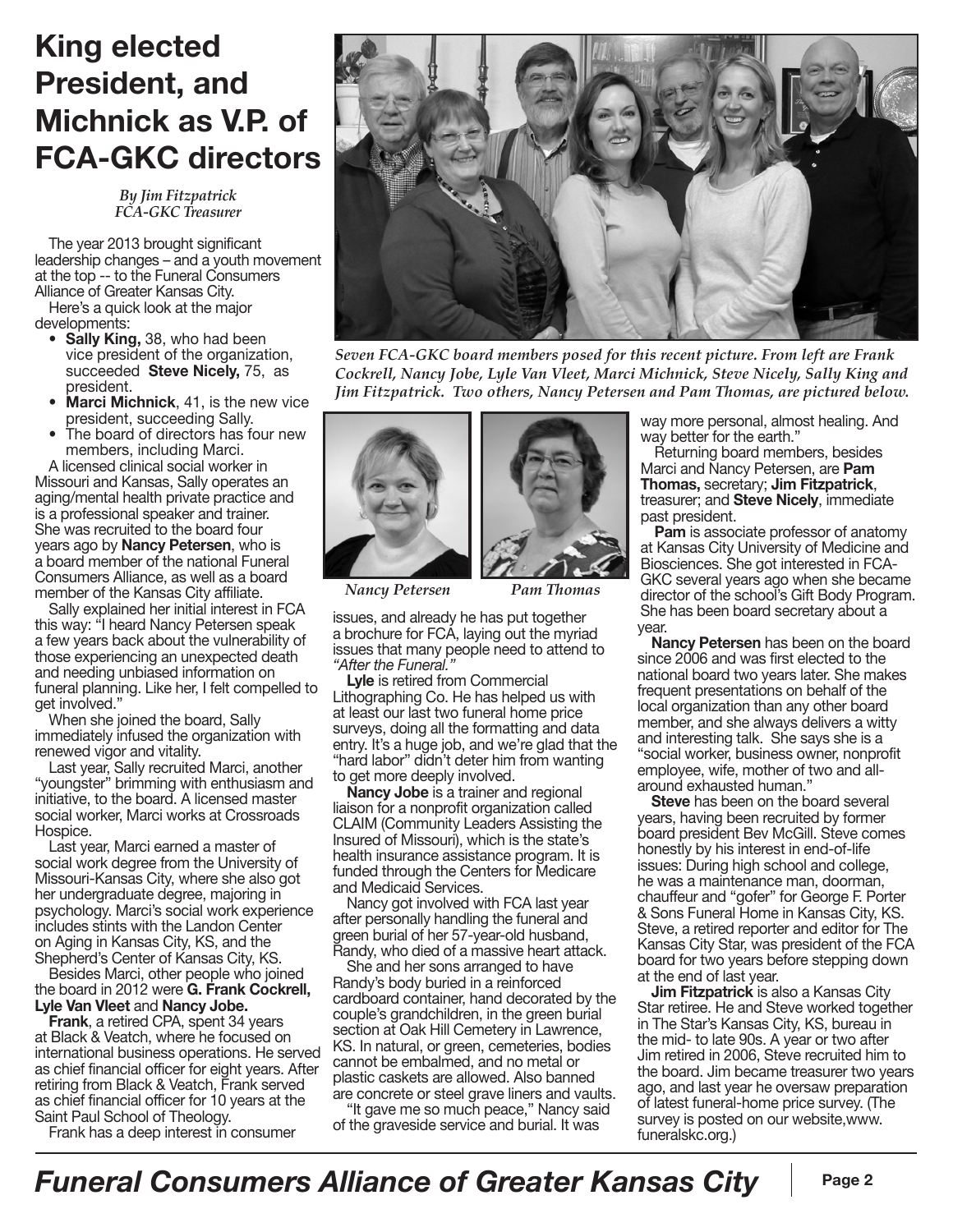# **Home Funeral for Tyler**

Continued from Page 1

death care without the assistance of a funeral director. Fortunately, Missouri does not have such laws (nor does Kansas). Rachel, who once considered a career in mortuary science, was aware of her legal rights and even printed out the statutes supporting her right to have a home funeral and have her husband's body buried on their land.

Rachel said she was fortunate that her husband's uncle was a funeral director and could help her carry out her wishes. Louis Memorial refrigerated Tyler's body for four days before delivering it to the Fracassa's home the day before the funeral. They also made some aesthetic repairs to Tyler's battered body. Rachel and Tyler's sister then dressed him and braided his long hair at the funeral home. In staying with the natural theme, Tyler's body was not embalmed.

Looking back, Rachel is grateful for



*Guitar playing was one of Tyler Fracassa's multiple talents.*

the help of the funeral home. Trying to do it all herself would have been too overwhelming, she said.

The children were not apprehensive about having the body in the home, Rachel said. They also provided some comic relief as they ran around and played with their friends as usual. When her 7-year-old son, Eliott, and his friend approached the casket, Eliott asked, "You wanna touch him?" Eliott's friend reached over and touched Tyler's hand.

Gwynneth, age 10 and the oldest of the Fracassa children, likes the

idea of having her father buried close by and finds comfort in knowing there's a path from their house to his grave. The Fracassa children painted and decorated Tyler's plain pine casket, and according to Rachel, the children asked every day prior to the funeral when they would be able to decorate it. Gywnneth painted hearts and flowers on her father's casket.

Friday, the day before the funeral, the funeral home delivered Tyler's body to the Fracassa's residence. Dry ice was used to keep it cool. Family and friends began

digging Tyler's grave, which Rachel believes was cathartic for them. When a stubborn layer of clay was reached, machinery was brought in to finish digging.

On Saturday, 120 people attended Tyler's funeral. Friends and family carried Tyler's casket a quarter mile from the Fracassa home to the burial site. A family minister conducted the unscripted ceremony during which memories of Tyler were shared. Everyone had the opportunity to write on Tyler's casket and the children released balloons at the end of the service.

The only thing Rachel wishes she had done differently was to have written a statement that could have been read at the ceremony. Otherwise, Rachel believes that the intimate, hands-on experience helped her and her children work through their emotions to better



*Three Fracassa children, Arlo (left), Eliott (foreground) and Gwynneth (center right) sit on the mound of their father's grave with cousin Adley Fracassa (right) and neighbor Lydia Newman (top).*

deal with the loss. She states, "In the beginning I was very attached to his body, but by the time of the service, I was ready to put him in the ground." The NHFA recognizes that, for some families, slowing down the process allows all involved to absorb the loss at their own pace, which often translates into a more authentic grieving experience.

Of course it was a sad, tragic experience for the family, she said, "but I'm a realist. I'm not going to let my life fall apart." The family is living with Tyler's parents in Lee's Summit temporarily. Rene Fracassa, Tyler's mother, is taking care of the children while Rachel completes training as a massage therapist before the baby arrives in late May. Then the family will move back to their home in Urich, MO.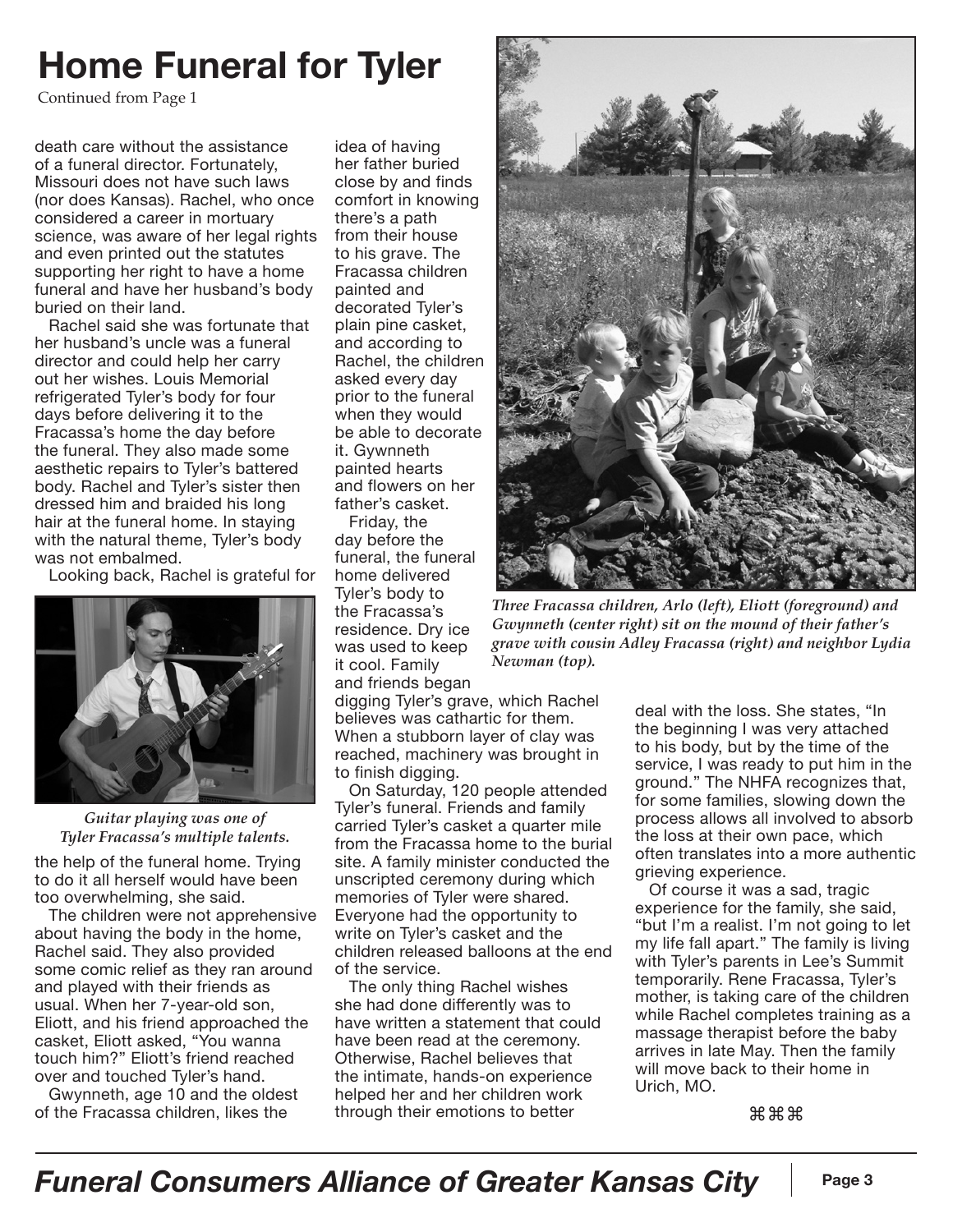# **Lessons learned in 10 years with FCA**

#### *By Steve Nicely FCA-GKC board member*

"Lessons Learned During my 10 Years with the Funeral Consumers Alliance of Greater Kansas City" was the title I dream up when asked for the subject of my January talk to members of the K.U. Endicott Society of retired faculty and alumni. I must have learned some lessons in all that time, right? What were they?

**Lesson No. 1** --- It may seem obvious, but it's still true. Many in my post retirement generation shy away from considering or discussing their own deaths. That pattern of denial elicited the recent comment of a funeral director: "The United States is the only country where death is optional."

An extreme example is the mother of a colleague who is 97 years old, but he can't get her to talk about it. "I don't know what she thinks isn't going to happen," he said.

**Lesson No. 2** --- men tend to be more in denial than women and it's the women who do most of the planning ahead. Maybe it's because they live longer and know the responsibility is likely to fall to them.

**Lesson No. 3** --- At the same time we find that younger people including students generally are open to discussing death. That sounds encouraging, but maybe it's not. Maybe it's easier for them when they view the possibility of death in the far distant future.

**Lesson No. 4** --- Another enduring lesson is that the funeral industry welcomes the family that does no planning until the time of need. Those consumers enter the funeral parlor in a vulnerable state of mind, perhaps feeling guilty and deep in the grief of their loss. Such families probably do not to shop prices. They feel a loyalty to the facility that handled their deceased loved ones in the past. It's a comfort to patronize the familiar, but market studies show that many communities have twice the number of funeral homes than are needed to handle the

number of deaths in their markets. These businesses have survived by increasing their prices --- an action made possible because consumers don't know the difference. We have no non-profit funeral homes around here. It's a business that tries to maximize its profits like any other and it's easy for such families to overspend.



*Steve Nicely*

**Lesson No. 5** --- Funeral homes also like to see families arriving ahead of time to plan funerals and FCA does, too. The difference is the funeral home will try to sell a prepaid plan and we advise against it. Normally pre plan, we say, but don't pre pay. Pre-paid contracts can be restrictive and vulnerable. What if you move? What if you change your mind? What if the funeral home is sold or goes out of business? What if someone raids the fund? All those things have happened in our own community.

We suggest opening a joint savings account with a trusted friend or relative who knows your wishes.

**Lesson No. 6** --- The funeral industry is changing rather rapidly these days just as most other institutions in our society are changing including universities. Today cremations account for about half of all body dispositions --- a huge increase --- in our market and more than half on the east and west

coasts. There isn't nearly as much profit in a cremation as in a funeral and burial. This adds pressure on the industry to raise prices or sell more of their services.

Personally, I'd rather have a natural burial wrapped in a shroud without embalming, without a coffin and without a grave liner. It costs more than cremation but

is much friendlier to Mother Earth. One cremation uses about as much natural gas as an average household uses in a month --- plus the body's hydrocarbons and vaporized mercury from teeth fillings go up the chimney into the atmosphere.

**Lesson No. 7** --- Credit and blame the internet for these buffeting changes --- and FCA is playing a part in it. We gather all of the prices of all of the funeral homes in Greater Kansas City including Lawrence and Leavenworth. We print them in our newsletter and post them free of charge on our website, www. funeralskc.org. It's the only place where all of that information can be found. Anyone can learn the price of each service at each funeral home and compare them with all the others.

Do you think that might be a reason that funeral prices in our metro area have leveled off and stabilized during the past three years? Average prices increased a little over one percent here while the area's consumer price index increased nearly eight percent.

**Lesson No. 8** --- Here I need to admit one final lesson. I know I can seem to paint all funeral operators with a broad brush as money-grubbing opportunists and some of them are. But that would be inaccurate. Despite a certain natural resistance to change, most are honorable people who are compassionate and often go out of their way to help their customers. Most are doing a job that we need them to do and doing it as best as they can.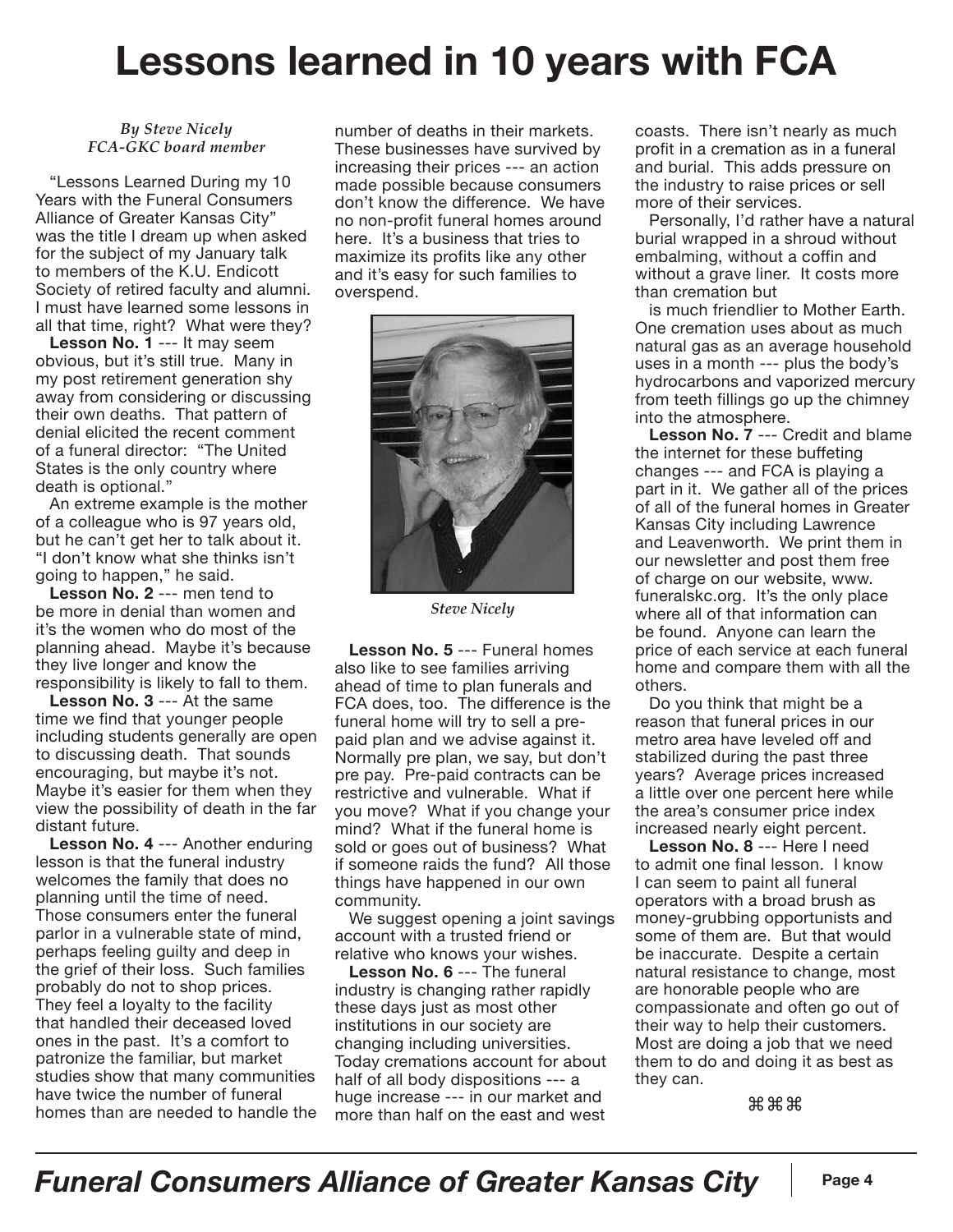# **A meaningful natural burial**

Continued from Page 1

a traditional funeral home-directed burial. My mother had not made any final plans, but had mentioned several times that she would prefer not to be "viewed" or cremated. So, that's what I had to go on.

**Sally:** I remembered that Joyce Thompson, a trained funeral director in Columbia, MO, was starting a business as a "celebrant" assisting families in putting together home funeral celebrations. (See separate story about Joyce.) Joyce graciously agreed to help Jan and I plan for a personal and meaningful goodbye that felt right for Jan. I also sent Jan a copy of the Missouri chapter out of Josh Slocum's book "Final Rights" about the laws governing burying on your land, something Jan and her family were considering.

**Jan:** Joyce walked me through a step-by-step planning process in the most gentle, thoughtful way. She insisted that I "lead the way" with what I thought would honor my mother, and what the family would want to do based on mom's values. She reminded me, "Stand back from it and personalize the process, honoring who your mom was with your family's plans for her." Joyce told me about my options, the laws, and the logistics of a home and natural burial. Sally also equipped us with the FCA-GKC price survey for comparison and answered my daily questions.

One of our first decisions involved the casket. Timing was crucial and we preferred something locally made. So we turned to our nearby Mennonite community and its member who makes caskets. He handcrafted a lovely walnut casket that his wife lined with crisp white cotton. It was



*Jan Syrigos scatters flower pedals on her mother's casket during graveside services.*

the same design that his people have used for over 100 years. We drove to his farm, carefully loaded it in our Subaru, and brought it home.

Sally and Joyce explored the options with me about preparing the body and having a home funeral. We live on 50 acres in central Missouri near the small community of Meta, so we also decided to check out our local cemetery and funeral home for options. My family was not comfortable with the whole idea of having a dead body in our house for a couple of days, so we opted to involve our local Fancher Funeral Home at this point. We explained that we wanted to prepare the body ourselves and we did not want to embalm. The funeral home was open to it as long as the burial was within 3 days.

When mom passed quietly late in the night on Friday, April 5, I felt ready.

| <b>Cost Comparison</b>                         | <b>Funeral Home and</b> | Our Cost            |
|------------------------------------------------|-------------------------|---------------------|
|                                                | <b>Cemetery Costs</b>   |                     |
| Casket                                         | \$1300 (Lowest price)   | \$500               |
| Embalming                                      | \$745                   | \$0                 |
| Transfer of Remains to funeral home            | \$325                   | \$325               |
| Preparation of Body                            | \$295                   | \$0                 |
| Vault                                          | \$600 (Approximate)     | \$0                 |
| Basic Services of Funeral Home                 | \$1995                  | \$1995              |
| Use of equipment & staff for graveside service | \$550                   | \$550               |
| Grave digging/closing                          | \$450                   | \$450               |
| Cemetery Plot                                  | \$50                    | \$50                |
| Use of facility & staff for memorial service   | \$695                   | \$0 (Home & Church) |
| <b>Totals</b>                                  | \$7005                  | \$3870              |

My Aunt Lisa Alton and mom's caregiver, Glenda Smith, were there with me at the nursing home as we washed and prepared my mother's body for burial. We had soft music playing as we told stories about mom, prayed and rejoiced together at her homecoming to heaven and the end of her suffering. I read a letter from my daughter, Sophia, to her grandmother, and then folded it into a silk pouch on my mother's wrist.

Joyce had recommended that I inform hospice and the nursing home staff of our plans ahead of time and to call me first, and not the funeral home. That way we were not under any time pressure. I informed them when we were ready.

The funeral home transported her body and stored it for three days. We researched the idea of burial on our own land, but found a local cemetery on a beautiful hillside near our home. Her burial site is under a pine tree, and there was no requirement for vaulting. We had a simple graveside service and a luncheon at our home following the service.

I feel like the whole experience is helping our family to grieve in healthy and perhaps more timely ways. It was an honor to be able to wash and dress my mom's body and to show our respect and love for her. Joyce and Sally were truly my "sisters" in planning and walking through this meaningful journey.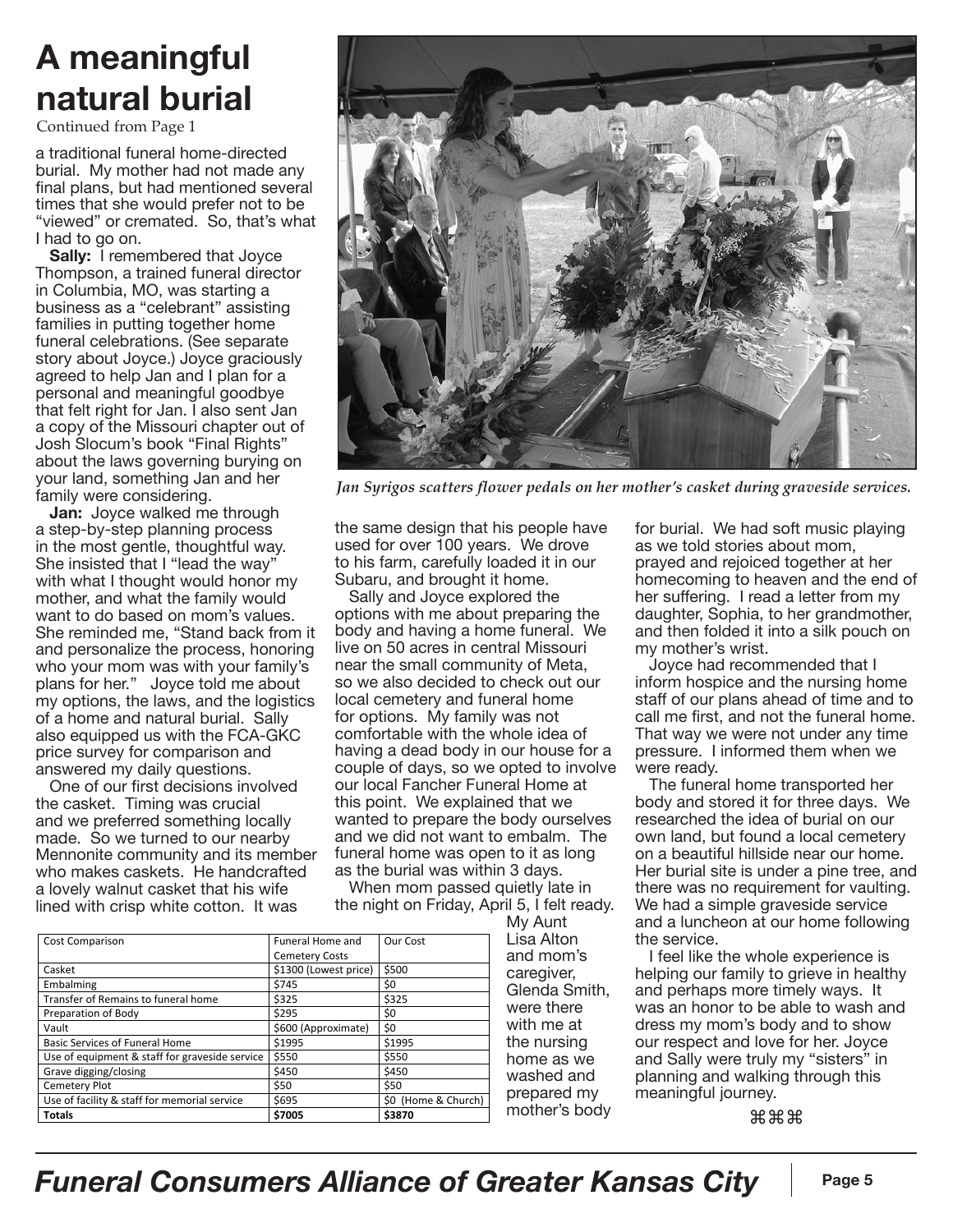# **Two pursue roles as home funeral guides**

#### *By Jim Fitzpatrick and Steve Nicely FCA-GKC board members*

One talent lacking in our region has been someone qualified to help families conduct home funerals. So it was welcome news when we learned of two women who are pursuing that calling, **Sarah Crews** of Salina, KS., and **Joyce Thompson** of Columbia, MO. Both live within a few hours of Kansas City.

**Sarah Crews,** 51, is a singer and songwriter who worked as a music caregiver and bereavement counselor for hospice. Her bachelor's degree is in aging and end-oflife care, and she has a master's degree in end-of-life spiritual care. She is a member of the National Home Funeral Alliance, a non-profit organization that provides education to communities and families about in-home, after-death care. She has received NHFA's training.

She moved to Salina from Prescott, AZ, last fall with her husband, Tim, who accepted a job as research director at The Land Institute, a research, education and policy organization dedicated to sustainable agriculture. She is working with the Land Institute to establish a conservation natural burial cemetery on the prairie near Salina.

As it is, we know of only three cemeteries in Kansas and Missouri that offer green-burial options to the general public. They are Oak Hill Cemetery in Lawrence, Mount Muncie Cemetery in Lansing and Green Acres Cemetery near Columbia. For more information, see our website.

Sarah said her years of hospice work sparked her interest in home funerals and green burial. "I feel very strongly that this is the vocation my professional work has led me to."

**Joyce Thompson:** Instead of retiring at age 65, Joyce is adding home funeral guidance to the list of services she offers to families dealing with death and bereavement. Her background in respiratory rehabilitation, funeral directing, hospice bereavement and as a life coach specializing in end-of-



*Joyce Thompson Sarah Crews*



life choices equip her for this new role, she says. A member of the National Home Funeral Alliance, she recently advised a family on how to prepare the body of a member and accomplish a natural burial. (see story on page 1)

The Civil War ushered in the era of embalming and practices that have distanced families from handson body preparation and burial,

she said. Home funerals appeal to those seeking more involvement, greater simplicity and an earthfriendly alternative, she said. But the services of funeral directors will still be needed when families choose the middle road of partial involvement.

Joyce Thompson and Sarah Crews bring impressive credentials to

this new field. They are researching state laws and making connections, as they did with FCA-GKC. They have not finalized pricing for their services. FCA-GKC welcomes them and wishes them success.

 Contact Sarah in Salina at 785-404-3214. Contact Joyce in Columbia at 573-355-6250.

⌘⌘⌘

# **Catholics revisit natural burial**

*By Steve Nicely FCA-GKC board member*

Catholic Cemeteries of Northeast Kansas is reconsidering whether to offer natural burial at one of its six cemeteries in Johnson and Wyandotte Counties at the request of Archbishop Joseph Naumann. The Catholic Cemeteries advisory board looked at the possibility in 2011 at the urging of FCA-GKC, but did not change its policy of requiring grave liners (vaults) in its cemeteries.

In an email April 16, Catholic Cemeteries Executive Director Robert Chenoweth wrote: "We are looking into Wichita, Lawrence and other "green" programs and will discuss the matter in our next meeting in early May. Following that, we will report back to the Archbishop as to our recommendation."

Natural burial involves burial in a shroud or biodegradable container without a grave liner and without embalming. Such graves require added maintenance due to settling of the mound of fill dirt compared with the common practice of packing the

dirt and leveling when vaults are used. It also is less profitable.

The Catholic Diocese of Wichita offers natural burial in one of its cemeteries. The city-owned Oak Hill Cemetery in Lawrence and Mount Muncie Cemetery in Lansing also have sections reserved for natural burial. None of the other 64 cemeteries open to the public in the Kansas City area offers it.

The issue surfaced in March at the funeral of Rev. Richard Wempe, a priest in Naumann's diocese. Rev. Al Rockers delivered the eulogy, explaining, "He named three possibilities for his burial place -- cemeteries at Holy Family in Alma, St. Michaels in Wheaton and at Shantivanam (near Easton.) Three quiet, isolated places on the edges of our archdiocese where there would NOT be a requirement for a concrete vault. He wanted to be buried on a board, lowered into an open grave and let Mother Earth have his body back."

Fr. Wempe's body is buried in the cemetery at Alma.

⌘⌘⌘

## *Funeral Consumers Alliance of Greater Kansas City* | Page 6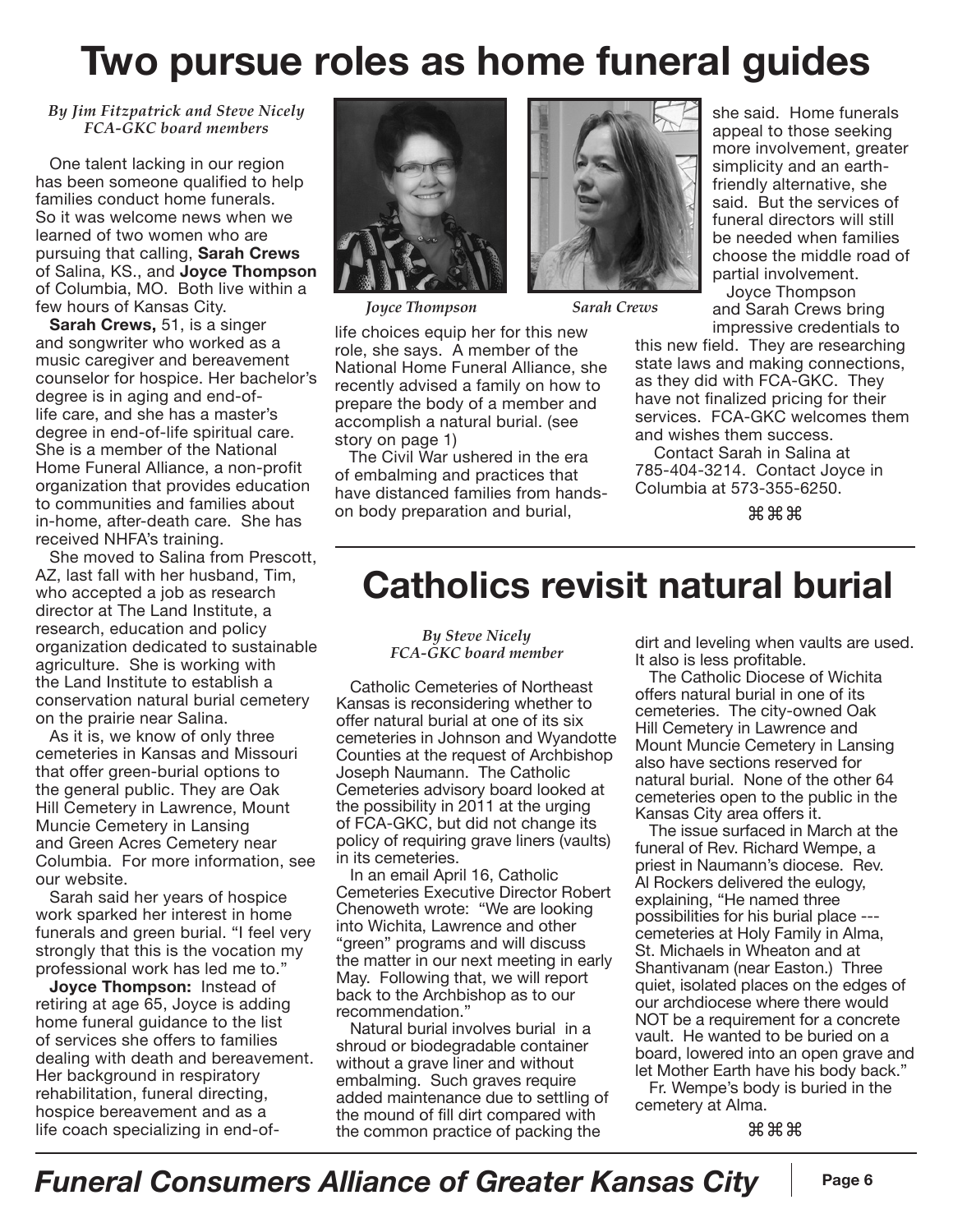## **Learning ropes, taking the helm**

*By Sally King FCA-GKC President*

It's been quite a year of change for this clinical social worker. After a whirlwind of new jobs, new offspring, and a radical shift in time and energy (as many new moms can attest), I am settling into a season of toddlerraising joy, a part-time social work practice and becoming president of the Kansas City chapter of the Funeral Consumer Alliance. It feels good.

I heard FCA board member Nancy Petersen speak a few years back about the vulnerability of those experiencing an unexpected death and needing unbiased information on funeral planning. Like her, I felt compelled to get involved. My love for working with seniors is no secret, and I tell everyone that the work I do with the FCA is truly why I got into the lucrative (not!) social work field to begin with -- standing up for the forgotten, exploited, marginalized and bereaved.

I'm proud of our cemetery price survey we put out in 2011, and our 2012 listing of all funeral prices in the metropolitan area. Both are posted free of charge on our website, www. funeralskc. org. I am excited about our upcoming partnership



*Sally King*

November 1 --- save the date -- with the Kansas City Library featuring national FCA director Josh Slocum and his book, "Final Rights." It's a book containing "all the information the funeral industry doesn't want you to know." And most especially, I am proud of our board, a wonderful blend of new members and veterans who bring experience, diversity, and a sense of fun to their volunteerism. I feel like this season of my life embraces the most meaningful roles of my 38 years. Thank you for the opportunity and thanks for supporting us.

⌘⌘⌘

# **Phony funeral 'benefits' for veterans**

Each year on November 11th, Veterans Day marks the occasion for celebrating the service of U.S. military veterans. Respect and gratitude for the commitment of these exceptional men and women are shown in many ways; among them, a handful of funeral and burial benefits at death. For instance, all veterans are entitled to burial in a national cemetery, a grave marker and a flag. Also, charges for opening or closing the grave, a vault or liner, or setting the marker in a national cemetery are waived for veterans. Unfortunately, there have been reports of commercial cemeteries offering veterans 'free' lots or other so-called veterans' benefits that end up costing the family dearly.

"As in any industry, there are going to be those sales people that try to take advantage," explains Josh Slocum, executive director of Funeral Consumers Alliance. "The first thing to understand is that these folks do not represent

the U.S. government. Unfortunately, arrangements for veterans to be buried in national cemeteries can't be made until time of death and, as a result, family members are prone to wait to even discuss funeral and burial plans. Then, when death occurs, they are especially vulnerable and can easily fall into the trap of "phony" veterans' benefits offered by some cemeteries."

Slocum is co-author of Final Rights: Reclaiming the American Way of Death, the most comprehensive book available today on funeral and burial purchases. He suggests veterans and their families spend time researching funeral and burial benefits now so that when the time comes, there is a clear understanding of what is offered free of charge and what expenses will become the responsibility of the family.

The FCA's free article on veterans' funeral and burial benefits can be found at: http://www.funerals.org/faq/60 veterans-funeral-and-burial-benefits

## **Not a benefit but a deception for insurance**

*By Steve Nicely FCA-GKC board member*

It looks like an official government mailing from the National Processing Center, 325 Pennsylvania Ave. S.E., Washington, D.C. 20003. It was addressed to Marion Jacques in Overland Park. Inside was a business reply card with this message:

*Marion, an approved program is now available in your county designed to pay what the government does not pay toward your final expenses. At the present time, Social Security only pays \$255 of benefit toward these expenses. If you qualify, these approved programs may pay 100 percent of all final expenses, up to \$15,000 for each person covered.*

*As a United States taxpayer, it is your legal right to receive all the information available to you. Complete and return this request form within five days.* 

*Benefit Requested: \$2,000 [ ] \$5,000 [ ] \$15,000 [ ]*

In small print at the bottom of the envelope is printed, *"Not affiliated with any government agency."* In small print at the bottom of the business reply card is printed, *"You may be contacted by a licensed insurance agent."* 

It's an unnamed insurance company seeking to sell Marion an insurance policy covering her final expenses. It's a carefully worded deception seeking to take advantage of the elderly.

Marion, a retired Shawnee Mission School District Teacher, wasn't interested. She has arranged to donate her body for the education of medical students at the University of Kansas Medical Center. She continues her teaching role by passing the information on to us.